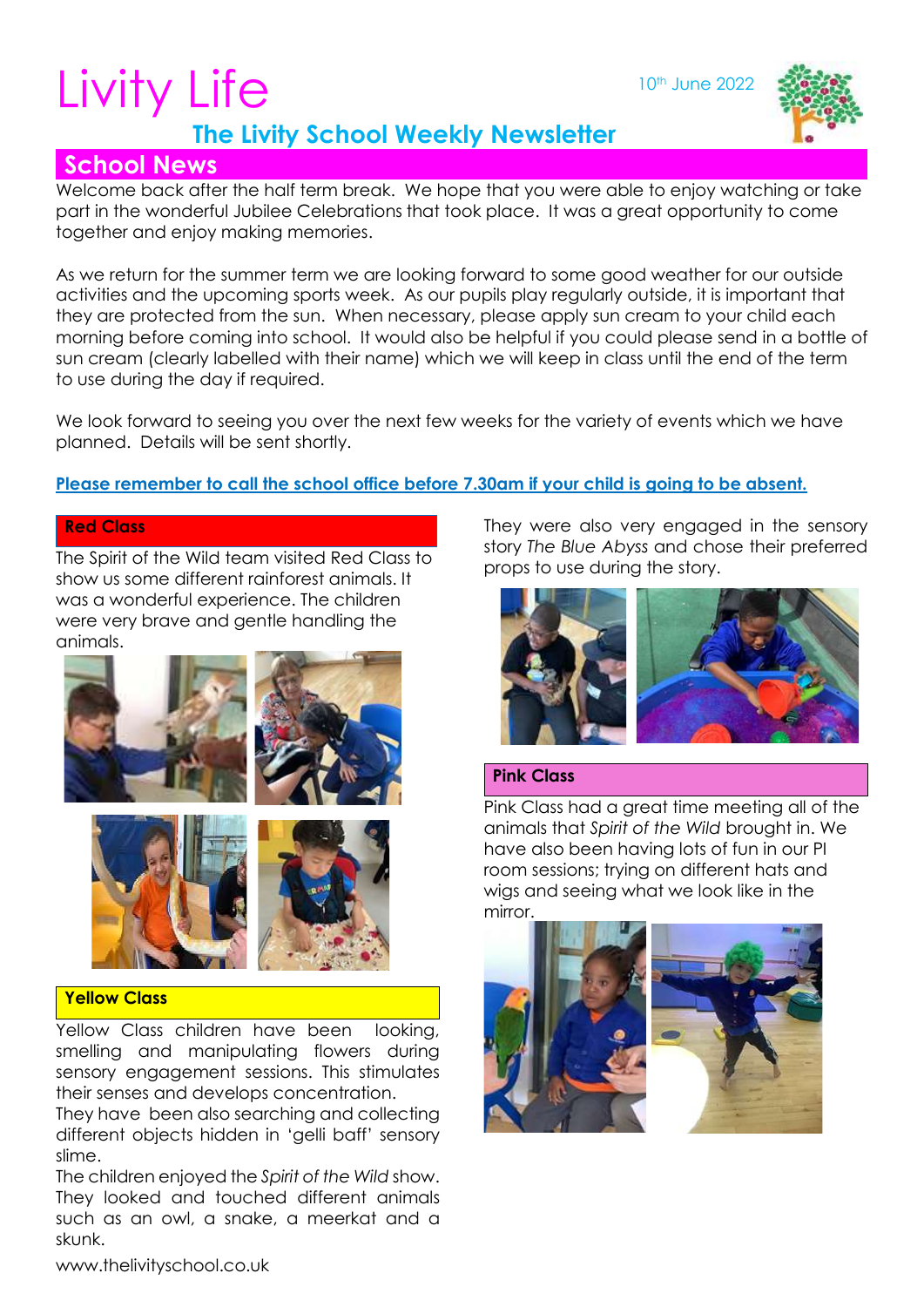#### **Blue Class**

Blue Class children had a fantastic time celebrating the Queen's Jubilee at the end of the term. Children had a party, and dressed up as kings and queens.

This term we are continuing with our curriculum topic entitled *Water.* This week children have been share-reading the story *Mr Archimedes' Bath.* 



#### **Orange Class**

In Orange Class this week, children were happy to be back after half term and ready to learn. We continued to read our story of the *Gingerbread Man* and children had lots of fun during our cooking session. They were able to bake their own gingerbread men whilst developing their gross and fine motor skills.







#### **Ladybird Class**

Ladybird Class had an excellent week. All of the children have engaged and participated in a variety of learning activities. We had so much fun in our sensory messy play, fantastic maths work and cooking session. The children enjoyed seeing, touching and learning about the animals that came to school during the *Spirit of the Wild* show.



#### **Rainbow Class**

We had a very good week back. We started a new story called *The Runaway Iceberg* continuing on with our theme of *Water*. We worked on reading and writing for our story. We also had a chance to do stop-motion animation and used our under water displays with some resources to create videos. We look forward to our trip next week to the Battersea Park Zoo.



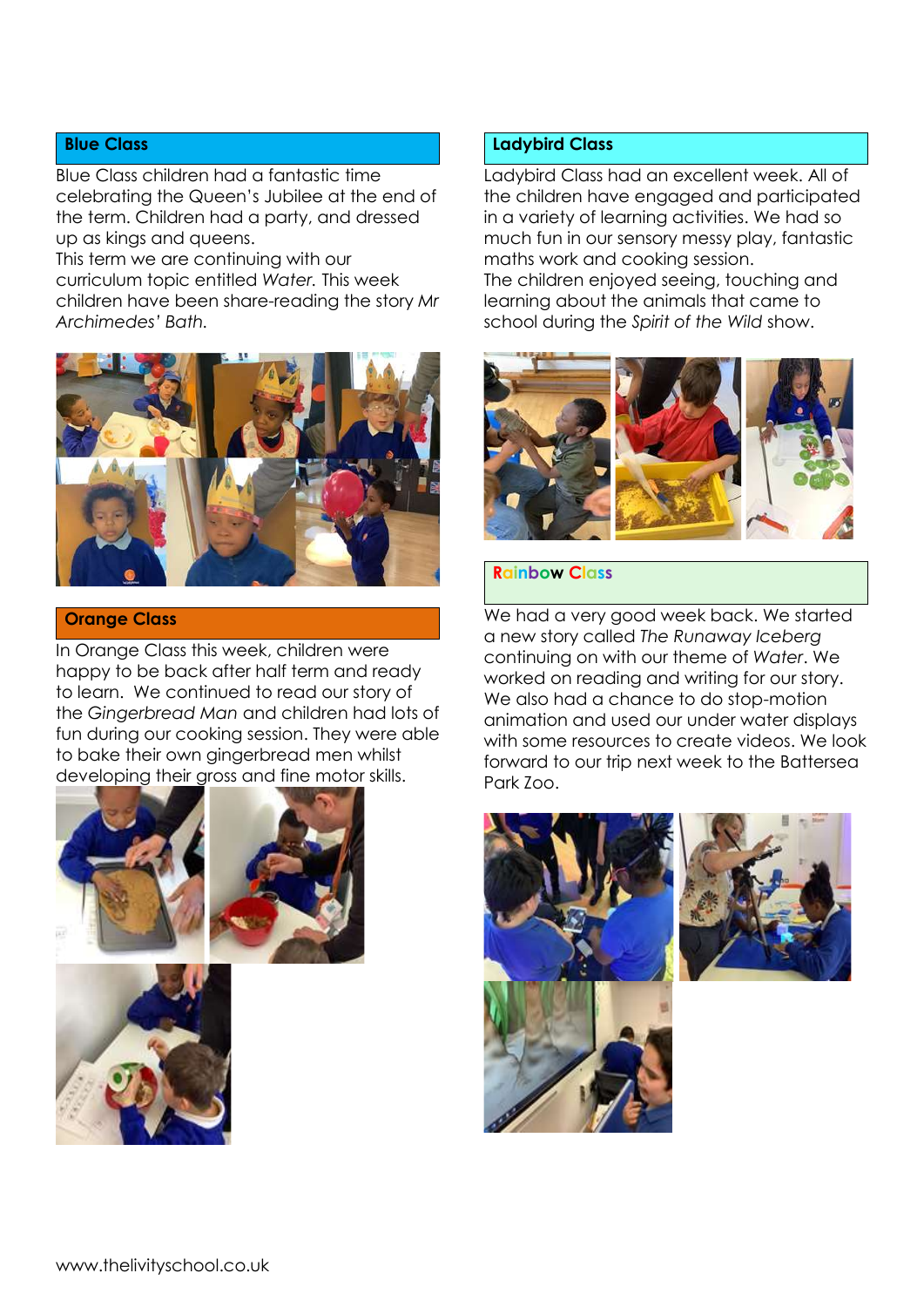#### **Green Class**

This week in Green Class we have been encouraging our children to do little tasks around the school.



## **Purple Class**

This week Purple Class have been making lava lamps with water, oil and food colouring. In cooking we have also been making gingerbread men!!!



#### **Butterfly Class**

In Butterfly Class we really enjoyed having a visit from *Spirit of the Wild*. We met an owl, cockroach, parrot, meerkat, frog, millipede, skunk and most exciting of all a snake. We loved interacting with the animals.



# **Gold Class**

Gold Class pupils have been working on being independent and completing set tasks. We made pretend mud and worm cups during our cooking lesson. The children also enjoyed role play games to learn about different animals and their habitats.





# **Silver Class**

This week Silver Class pupils have been making pizzas with the help of a cooking schedule. Pupils have been practising their phonics and cvc words. The phonics sessions aim to develop children's reading and spelling skills.